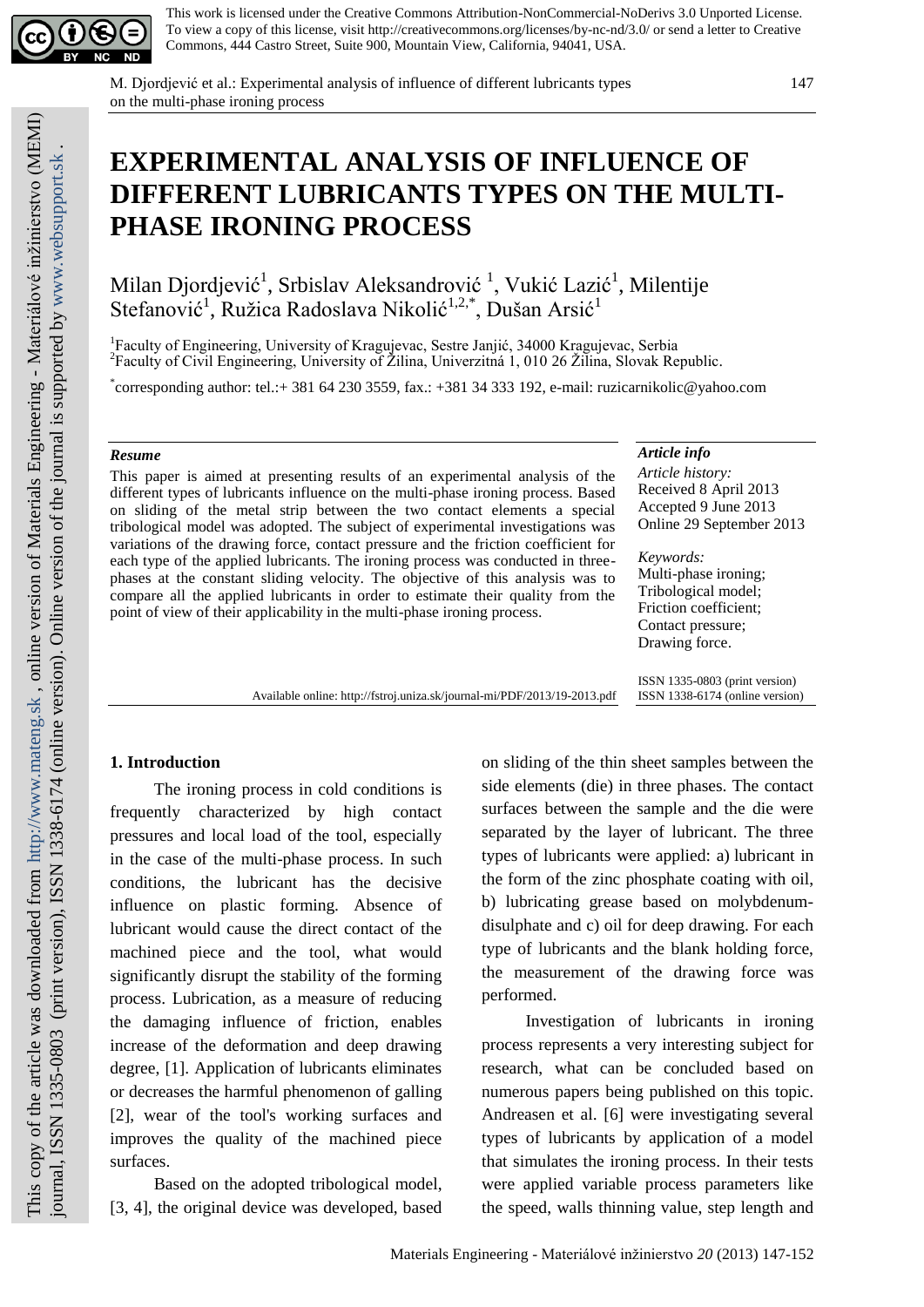tool temperature. The special attention was directed towards the sustainability of the lubricant layer and influence of lubricant to the galling phenomenon, what was used as idea in this paper. The tribological model of van der Aa et al. presented in [7], as well as those in [3-6], served as a basis for realizing the tribological model presented in this paper, Fig. 1. In work by Stefanovic et al. [8] is presented the more extensive survey of application of the various types of lubricants for different procedures of plastic forming, as well as of tests based on which analyses of those lubricants are conducted. The special emphasis is put on the group of the new, the socalled ecological lubricants, whose application is constantly growing. The problems of the new lubricants application and advantages with respect to classical ones are discussed in papers [9] and [10].

# **2. Experimental device and the tribological model**

For experimental investigations a device was constructed which models the symmetrical contact of the thin sheet with the die during the ironing process, [3, 4], Fig. 1. The metal strip 13 is being placed into the holding jaw 12. The jaw with the sample is moving from the bottom towards the top, by the mechanical part of the device. The moving sliding element 10 is placed into the holder with a T-groove 9, which is moving with piston 8 and hydro-cylinder 7.



*Fig. 1. Block scheme of the experimental device: 1 – Filter, 2 – Pump, 3 – Actuator, 4 – Irreversible valve, 5 – Manometer, 6 – Two position distributor, 7 – Cylinder, 8 – Piston of cylinder 7, 9 – Holder with the T-groove, 10 and 11 – Sliding elements, 12 – Jaw for sample holding, 13 – Sample.*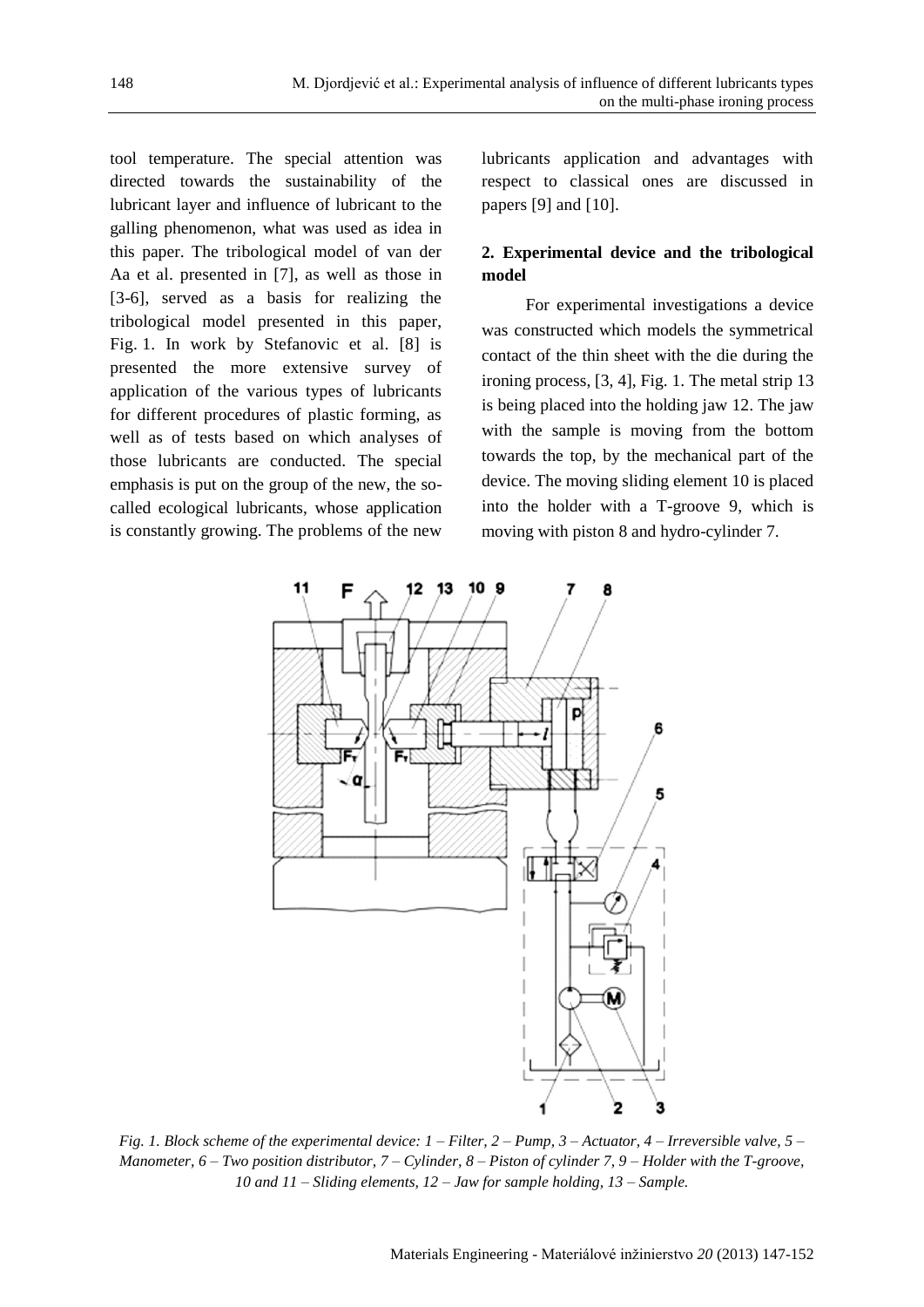The moving sliding element 10 is placed into the holder with a T-groove 9, which is moving with piston 8 and hydro-cylinder 7. The sliding element 11 is fixed. During the ironing process the recording of the drawing force is being done over the total length of the punch travel of approximately 60 mm, by the corresponding measuring chain.

Tribological model, used in this experiment, was developed based on an idea presented in [3]. In the large number of cases, the tribological models can not completely simulate real processes [4]. Due to that, the more detailed analysis of the process being modelled is necessary. The applied model enables realization of the high contact pressures, Fig. 2a. The basic idea in realization of this device was to provide for determination of the friction coefficient at the contact surface between the sliding element and the sample, based on what the estimate of the lubricant became possible, Fig. 2b. Calculation of the friction coefficient requires analysis of forces that act on the contact surface at a certain angle, as well as on the input portion of the side element, Fig. 2b. In that sense, it was proposed, based on observations about the classical approach deficiencies [4], to take into account forces F' and  $F_{TR}$ ' in the input zone. Then, the inaccuracies of the friction coefficient values, caused by simplifications in the basic model, were avoided [3].

## **3. Experimental results**

In experiment were used samples made of steel thin sheet DC 04 (EN 10027.1), with thickness of 2.5 mm and width of 20 mm. The following three lubricants were applied: zinc phosphate coating with  $\sim 10 \mu$ m thickness with oil for deep drawing, lubricating greases based on  $MoS<sub>2</sub>$  and oil for deep drawing (kinematic viscosity 100 mm<sup>2</sup>/s at 40  $\degree$ C and density 0.93 g/cm<sup>3</sup> at 20 °C).

For lubricant of the form of phosphate coating with oil and the grease based on  $MoS<sub>2</sub>$  were applied holding forces  $F_D = 15$  kN, while for the case of oil the holding force was  $F<sub>D</sub> = 10$  kN. The sliding velocity applied was 100 mm/min. The highest value of the drawing force was realized for the case of testing the lubricant based on  $MoS<sub>2</sub>$ , during the second and third phase of ironing, Fig. 3b.



*Fig. 2. The tribological model: a) scheme of the contact between the sliding element and samples; b) Scheme of the forces' action.*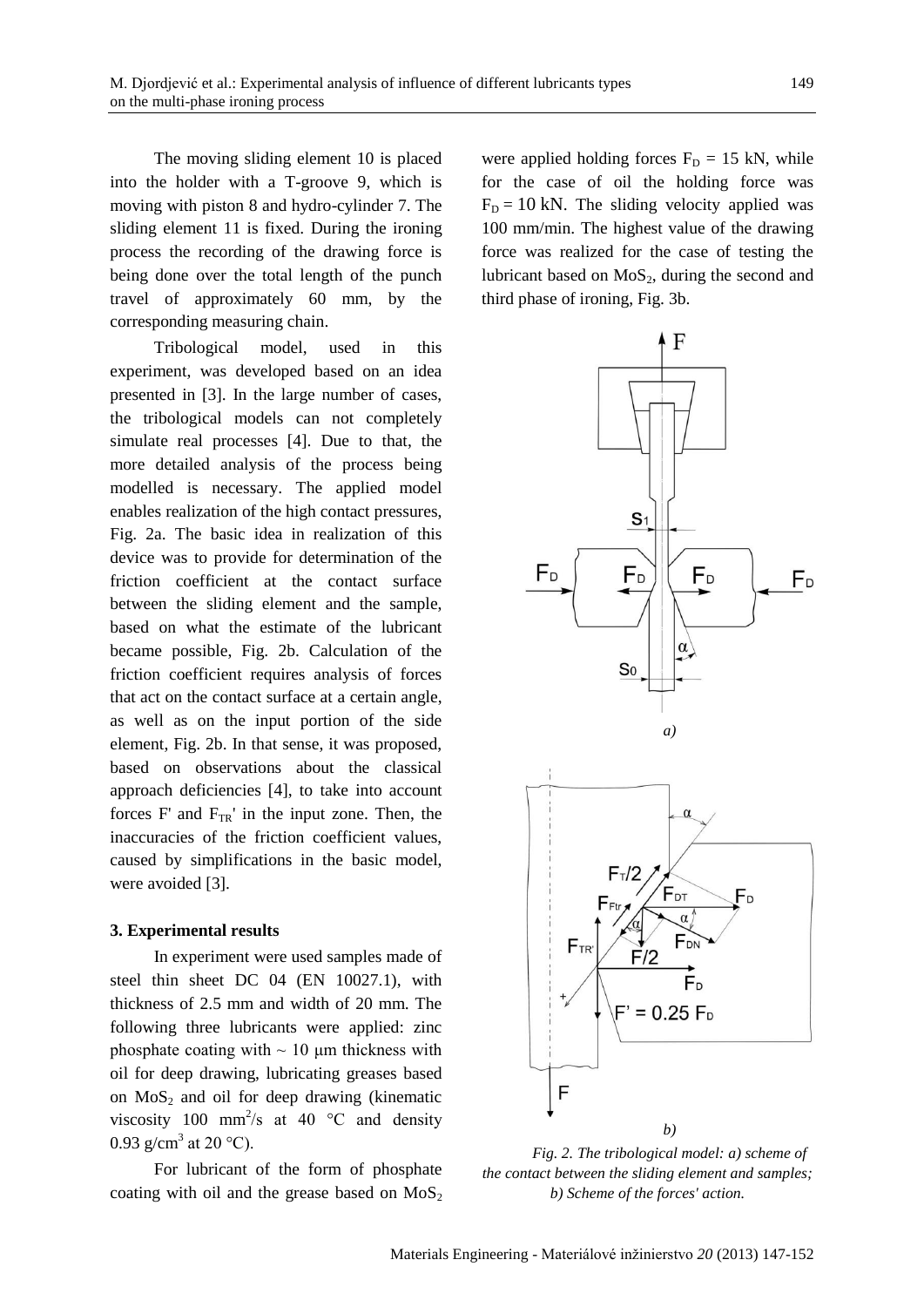

*Fig. 4. Diagram of the friction coefficient for different lubricants.*



*a) phosphate coating + oil b) grease based on MoS<sup>2</sup>*





*Fig. 5. Dependence of the friction coefficient on displacement for the lubricant in form of the phosphate layer with oil at*  $F<sub>D</sub> = 20$  *kN*.



*Fig. 6. Diagram of contact pressures during the oil investigation phases.*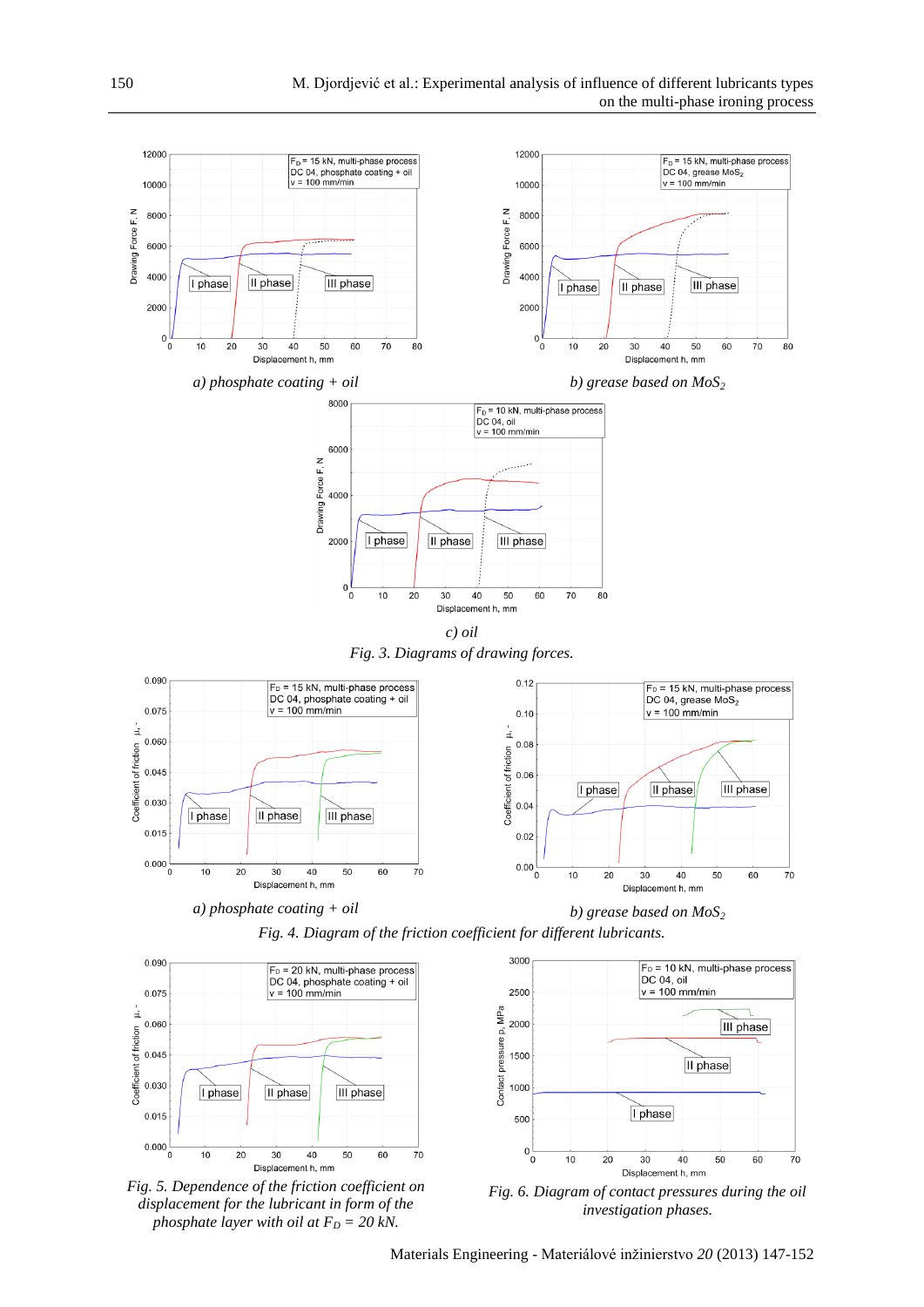| Maximum values of contact pressures in phases of ironing for all the lubricants. |                          |          |                  |
|----------------------------------------------------------------------------------|--------------------------|----------|------------------|
| <b>Lubricants and conditions</b>                                                 | Maximal pressure p (MPa) |          |                  |
|                                                                                  | I phase                  | II phase | <b>III</b> phase |
| Phosphate coating DC 04, $FD=15$ kN                                              | 756.709                  | 1109.645 | 1109.044         |
| Phosphate coating DC 04, $FD=20$ kN                                              | 693.506                  | 886.9654 | 958.84           |
| Grease $MoS2$ DC 04, $FD=15$ kN                                                  | 735.727                  | 1033.798 | 1075.302         |
| Oil DC 04, $FD=10$ kN                                                            | 927.868                  | 1781.418 | 2238.812         |

Investigation of oil at holding forces  $F_D > 10$  kN resulted in impossibility of performing the ironing process, due to very strong friction. Thus due to applied holding force of 10 kN the lower values of the drawing forces were obtained, Fig. 3c. The lowest values of drawing forces were obtained when the lubricant in the form of phosphate coating was applied, Fig. 3a.

Investigation of lubricants based on  $MoS<sub>2</sub>$ resulted in more prominent friction, Fig. 4b, with respect to phosphate coating with oil, Fig. 4a. Reasons for that were in disruption of the lubricating layer, based on  $MoS<sub>2</sub>$ , on the contact surfaces between the die and the sample and proneness to appearance of galling [2]. Contrary to that, with lubricants in the form of phosphate coating with oil, Fig. 4a, were noticed lower values of the friction coefficient, durability of the phosphate coating and negligible appearance of galling. It is also very interesting to analyse dependence of the friction coefficient on displacement for the case of lubricant in the form of the phosphate coating with oil, at the drawing force of  $F_D = 20$  kN, Fig. 5. Comparing this presentation with Fig. 4a one can easily conclude that, in this case, increase of the drawing force weakly influences variation of the friction coefficient with this type of lubricant. Based on that, the conclusion can be drawn that the phosphate layer of lubricant with oil is convenient for application for the higher drawing forces, as well.

Monitoring of contact pressures variations was also significant for comparison and evaluation of lubricants. The highest contact pressures were reached in application of oil, Fig. 6 and Table 1, at  $F_D = 10$  kN, what is in accordance with more severe contact conditions during tests. In Table 1 are presented comparative results of maximal contact pressures for each type of lubricants, for each phase of ironing. Values of contact pressures vary depending on the process phase, type of lubricant and holding force. The contact pressure represents the significant tribological indicator, besides the friction coefficient.

## **4. Conclusion**

Based on presented results of drawing forces, friction coefficient and contact pressures, one can conclude that the oil for deep drawing is not convenient for application in the multi-phase ironing processes and high values of the holding force, due to expressed proneness to appearance of galling and easy extrusion of lubricant from the contact zone. Lubricant based on  $MoS<sub>2</sub>$  has more favorable characteristics than the oil, because it can be applied at somewhat higher holding forces and it has better layer durability than oil. At higher contact pressures the extrusion of lubricant from the contact zone can occur, as well as increase of the contact pressure, thus application of this lubricant is limited in that sense. The coating of phosphate layer has the most favorable properties, based on lower values of the drawing forces, contact pressures and the friction coefficient. Those are the reasons for application of the phosphate coating in the ironing processes. Problems of application of the phosphate coating, however, are in the phosphatization process, which is toxic both for humans and the environment. That has caused development of the new, ecological, environment friendly lubricants.

151